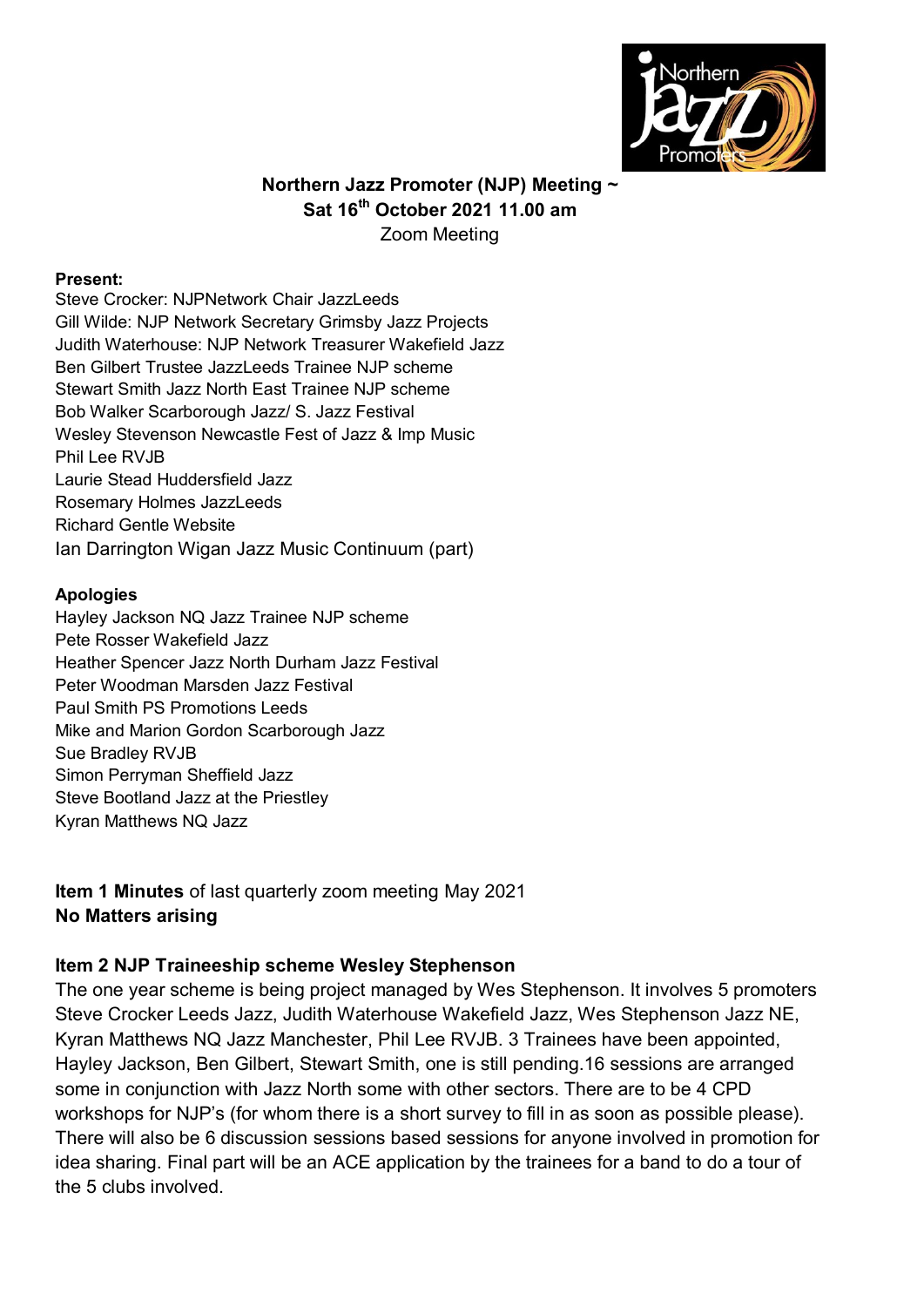### **Item 3 Roundup of events by clubs**

### **Debra Milne JAZZ COOP & GLOBE** Newcastle (by email)

The Globe's multi-genre live programme is in full swing, with jazz gigs every Sunday night & on occasional others. The jazz programme features a mixture of local, regional and touring bands, the latter often in co-promotion with JNE. It can be challenging attracting an audience to come & see bands who do not have an established a local following, even when they are of high quality & the gigs have received national coverage. Several other local venues are now putting on jazz events, although not usually on a Sunday evening.

We are continuing the dual model of in venue audience & live streaming. Although the remote audience has reduced significantly, the numbers watching remotely do boost ticket revenue, and performers appreciate the opportunity to review the recording & use extracts for promotional purposes. Please do check out the livestreams and the highlights on The Globe YouTube channel! Regular jam sessions are back…. Am Jam on 2nd Sunday of the month , More Jam on the 4th Sunday and Take It To The Bridge every Wednesday night. Held in the 1st floor bar, they all provide a very welcoming environment. TITTB coincides with a newly established weekly Open Mic session held on the ground floor, and it's great to see folks coming upstairs to check out the jazz, & a few are joining in both! Future challenges include growing the jazz audience, as well as maintaining the venue financially when CRF funds end.

### **Simon Perryman Sheffield Jazz** (by email)

The good news is that Sheffield Jazz re-opened with a fantastic gig by Fergus McCreadie's trio on 3rd September as part of a new Sheffield arts festival weekend. The Autumn Season then opened on 1st October with a great gig by the George Crowley Trio. We have a sell out gig with Niki Iles' Orchestra on 8 October and then a full season, closing with Yazz Ahmed on 10 December. People seem keen to come out to gigs and are enjoying listening to live music again. On COVID, we are fortunate that we have a large venue and stage, which has allowed us to safely bring back bands and our audience on a socially distanced basis. We have moved to on-line ticketing with numbered seats and we are continuing to ask people to wear masks when they are moving around the club. We are keeping a close eye on ventilation including to monitor CO2 levels as a useful proxy of whether ventilation is adequate. We are not aware of any COVID incidents linked to our gigs.

### **Pete Woodman Marsden Jazz Festival (by email)**

'Following a successful crowd funding campaign and with the support of a grant from the Arts Council the 2021 Marsden Jazz Festival was able to proceed as planned. Many risks were taken in producing a radically different festival than in previous years. The ongoing threat of Covid meant that a large proportion of the festival was programmed on a specially constructed 'free' stage outside the Mechanics Hall, using Peel Street as the auditorium, as well as on the Bandstand in the park. The Saturday events on Peel Street were programmed by Jazz Re-Freshed and included performances by Gary Crosby and Camilla George. All ticketed gigs took place in St Bartholomew's Church starting on Friday night with Shri Sriram and Dennis Rollins supported by Yaatri. Saturday brought a varied 'New Stream' of Bex Burch with Xhosa Cole, the John Pope Quintet and Sloth Racket, with Xhosa Cole reappearing in the evening with his Ibeji duo and his regular Quartet. After a lunchtime DJ set courtesy of Dan Spicer, Ivo Neame premiered his new album performing with a world class Septet. The festival was brought to a rousing close with tap dancer Annette Walker and her band putting on a fantastic show in Peel Street. Attendance numbers overall were very good and - unlike in many previous years - we were blessed with beautiful weather over the weekend which was a great success. Here's looking forward to 2022 when we will be putting on our 30th Marsden Jazz Festival!

### **Gill Wilde Grimsby Jazz Projects:**

Funding is very hard to come by and access to schools is still difficult so no new projects possible. We have been able to digitise some of our projects for schools to access on line.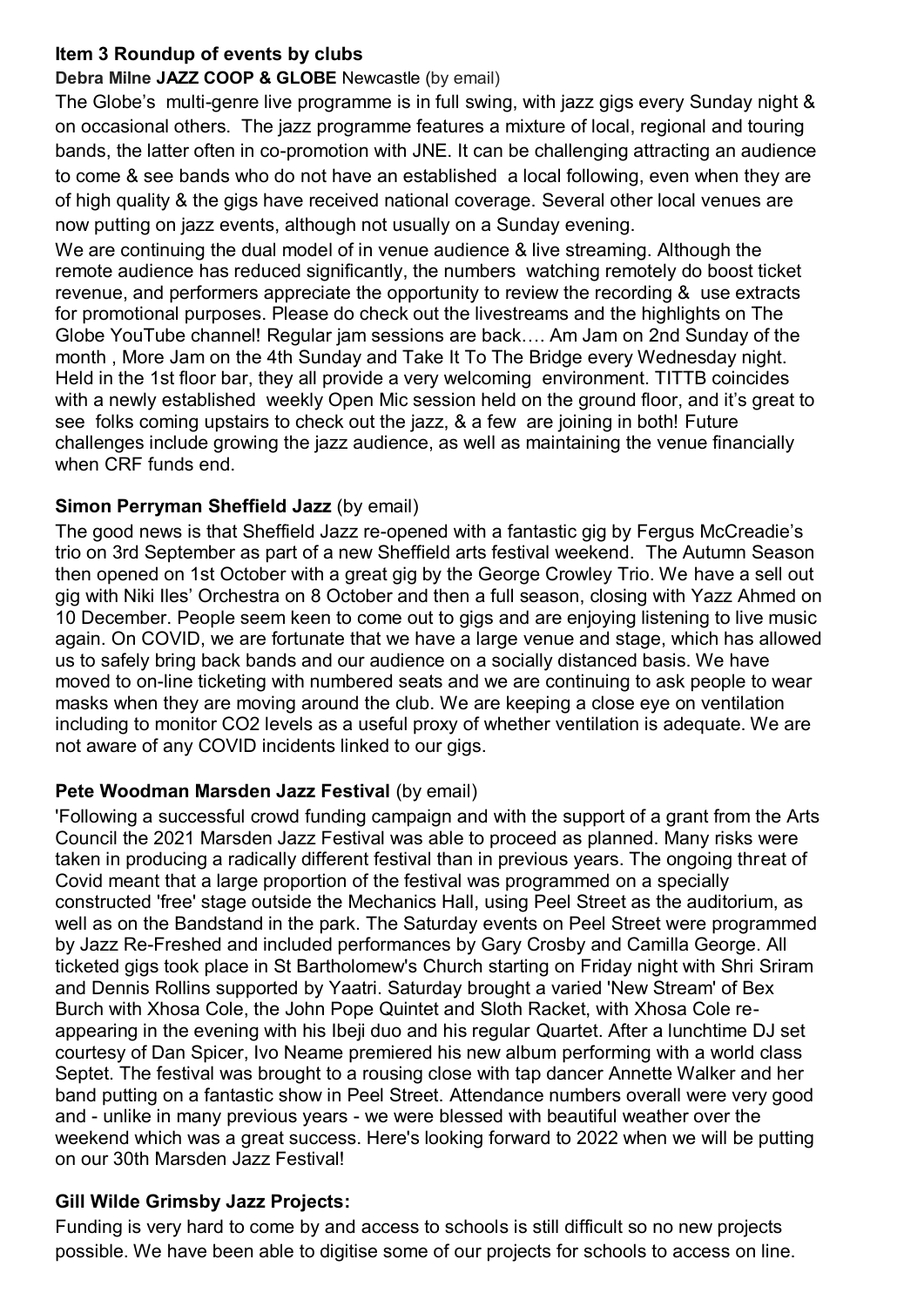Wes Stephenson agreed that applications have to be resubmitted 2 or 3 times at present to get one success.

# **Wesley Stevenson Newcastle Fest of Jazz & Imp Music**:

Things are picking up with a mixed programme of 7 events and co-promotions with the Globe. The festival was successful high quality well attended and some sold out. A responsible audience with good mask wearing. The record label continues until end of 2022. A new bid to be started for next years festival in near future

### **Bob Walker Scarborough Jazz**

Restarted in July with mixed attendance but holding our own. Marian and Mike still very much involved. The Scarborough Jazz Festival was very successful in its first year back.

# **Judith Waterhouse Wakefield Jazz:**

Restarted 1st October with quite low attendance, many still reluctant to venture out. We will keep going for our weekly programme but fear some of audience may not return.

# **Laurie Stead Huddersfield**

Podcasts were the main activity throughout lockdown. A first live session will be held this Sunday afternoon at the new venue the White Swan which is where the original Huddersfield Jazz started! There is competition for 3 other gigs the same day unfortunatley.

# **Phil Lee - Ribble Valley J&B**

The club are still recovering from the shock of the sudden death of the Grand Theatre organiser Matt Evans who did a lot for the Jazz Club and Festival. Their Festival was livestreamed this year. The programme for the season is arranged for every 6 weeks. Income is good as they were able to obtain ACE Culture Recovery grants. There were 200 people at their first live gig back – Nubian Twist.

# **Rosemary Holmes** J**azzLeeds**

Live gigs began end of May on Thursday evenings and Sunday afternoons with 2 gigs a week. 50 live gigs have been held, (many in the open air with pay as you please which worked well). The club held a 2 day Festival at 7Arts on 17-18<sup>th</sup> July with a mix of local and national artists and a Jazz picnic at Gledhow Playing Field on 5 September. Finances are ticking along OK as there has been some council support. Meanwood Valley Urban Farm Café has replaced Inkwell as the second venue.

# **Item 4 – NJP Website: Richard Gentle Website manager.**

The website has been tweaked with some colour changes to match the logo. It takes 2 hours to harvest and upload new gigs each month for the gigs listing.

A website revamp will cost between £250 and £500 depending on extent of changes. It has become slow to load and so would benefit from an update.

Grimsby Jazz Projects is willing to donate £150 toward the upgrade, Leeds Jazz will also contribute £150 and Ribble Valley are also willing to contribute. Further donations would of course be welcome as the design cost could add to the overall bill. Suggested new photos and videos would make it more exciting, Richard would need people to send up to date indexed photos to choose from

Adrian Riley (Scarborough Jazz) to be approached by Steve Crocker for advice on graphic design for the site. Ribble Valley suggested John Flannigan to also be approached at RVJB.

Wes Stephenson suggested Richard send out a proforma for all the basic information required for the website.

The jazz trainees were asked for their input.

It was agreed that the website is a good resource to have all the gig data in one place.

Judith said website contributions would be best to go through the treasurer.